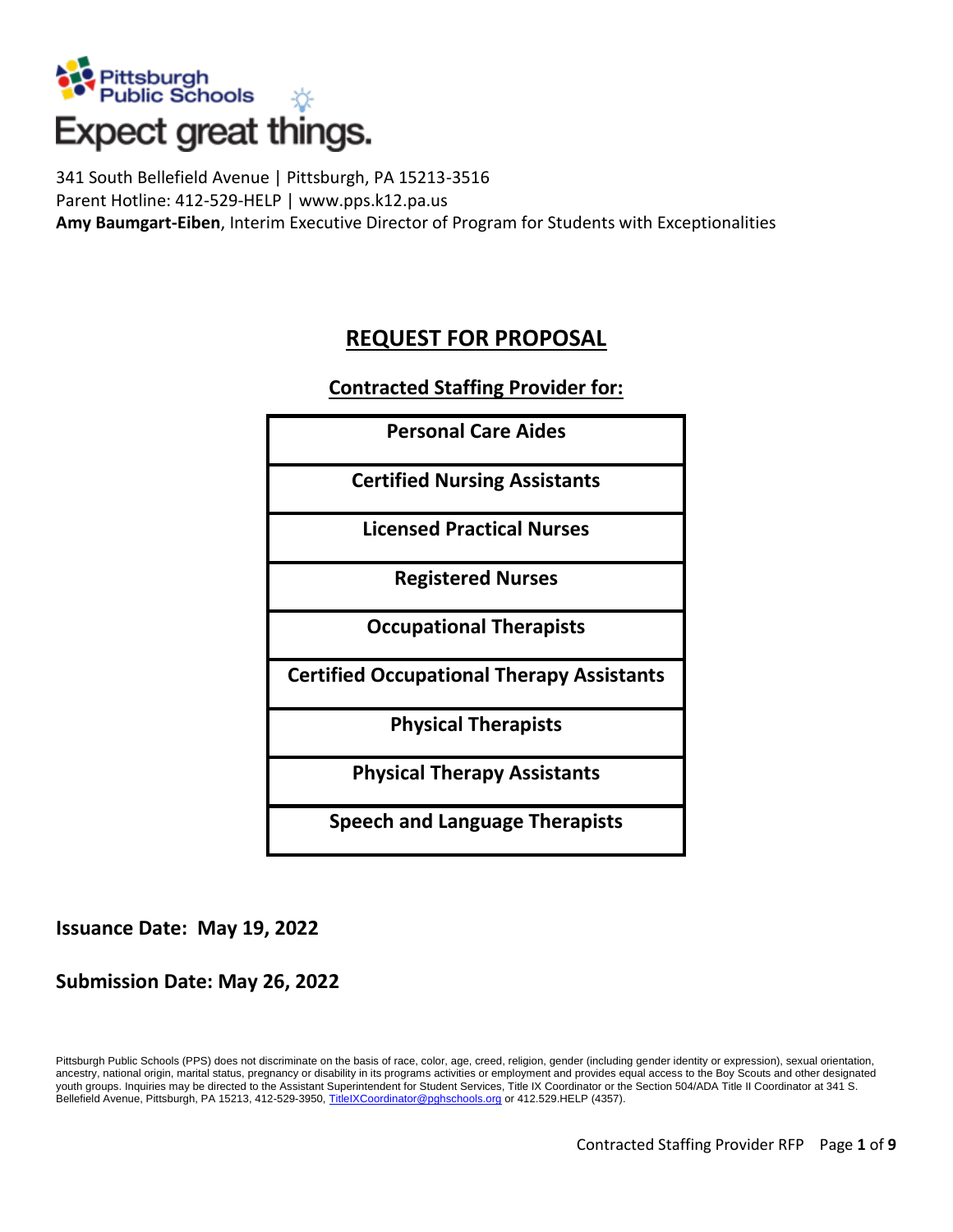## **Introduction**

Pittsburgh Public Schools (PPS) Program for Students with Exceptionalities (PSE), Student Services (SS)/Health Services (HS), and Early Intervention (EI) are in need of Contracted Staffing Provider to provide personal care aides, certified nursing assistants, licensed practical nurses, registered nurses, occupational therapists, certified occupational therapy assistants, physical therapists, physical therapy assistants, and speech and lanauge therapists to provide related services as agreed upon and outlined in students' Individualized Education Programs (IEP), Section 504 Service Agreements, and Individualized Family Service Plans (IFSP). An individual student's approved related services are subject to change based upon various factors determined by the individual student's team and/or District.

This work is expected to begin July 1, 2022. This contract will be for a three year period beginning July 1, 2022 through June 30, 2025, with locked rates.

#### **Scope of Work**

#### **Vision:**

- A student who demonstrates the need for **one-to-one personal care support** to make meaningful progress toward educational goals in the least restrictive environment (LRE) will receive optimal services provided by a Personal Care Aide to effectively address individualized needs.
- A student whose medical complexities warrant the need for **one-to-one nursing support** to manage medical care in the least restrictive environment (LRE) will receive optimal services provided by a Registered Nurse (RN) or Licensed Practical Nurse (LPN) to competently address individualized medical needs. Individual students who warrant this level of support must have a valid Letter of Medical Necessity (LMN) and all necessary medical documentation provided to the District, including but not limited to prescribed medication orders, prior to approving and assigning a contracted/agency nurse.
- A student who requires the provision of related services (i.e., occupational therapy, physical therapy, etc.) in the least restrictive environment (LRE) will receive optimal services provided by related service provider to effectively address individualized needs.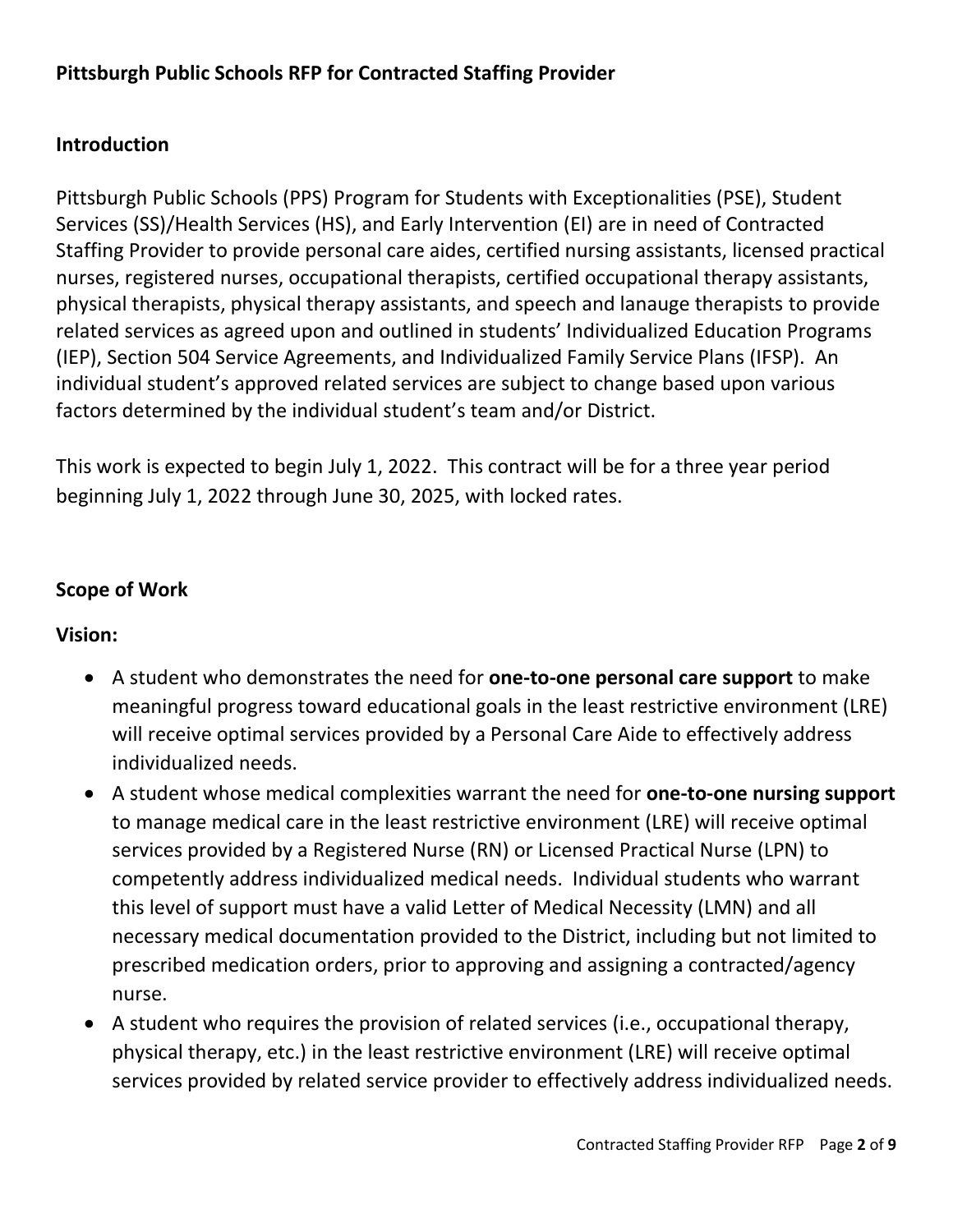## **Mission:**

PPS and Contracted Staffing Provider will work in partnership to ensure students receive continuity of related services delivered by a skilled, dependable provider who can fulfill the essential job functions within the scope of their practice to meet each student's individual needs while fostering independence skills in the Least Restrictive Environment (LRE).

## **Achieving this goal will require:**

- Staffing trained and prepared stakeholders who possess confidence, compassion, proficiency and the knowledge necessary to benefit students with disabilities and help them excel to their full potential
- Staffing committed stakeholders who have the ability to adapt to the school environment and adhere to expectations related to professionalism, including documenting valid worked hours on timesheets or electronic time clock (preferred method)
- Collaboration and shared responsibility of all stakeholders who perform essential job responsibilities in PPS sites, Approved Private School sites (APS), and private school sites for individual students who require related services outlined in their legal documents
- The ability and willingness to interact and communicate effectively with stakeholders while maintaining communication guidelines and confidentiality with families and staff
- Afford students optimal implementation of strategies and interventions outlined in an Individualized Education Program (IEP), Section 504 Service Agreement, or Individualized Family Service Plan (IFSP) to promote progress in the area of personal care support, including but not limited to:
	- o support and assistance in the use of specialized equipment (i.e., augmentative communication devices)
	- $\circ$  activities of daily living skills
	- o monitoring health and behavior
- Review and adhere to valid Letter of Medical Necessity (LMN), action plans (if required), and medical orders provided by each student's treating specialist physician to safely manage individualized medical care
- Provide stakeholders with effective preparation and ongoing professional development consisting of but not limited to:
	- o CPR/First Aid/AED certification
	- $\circ$  training related to students with disabilities
	- o additional support with identified areas needing improvement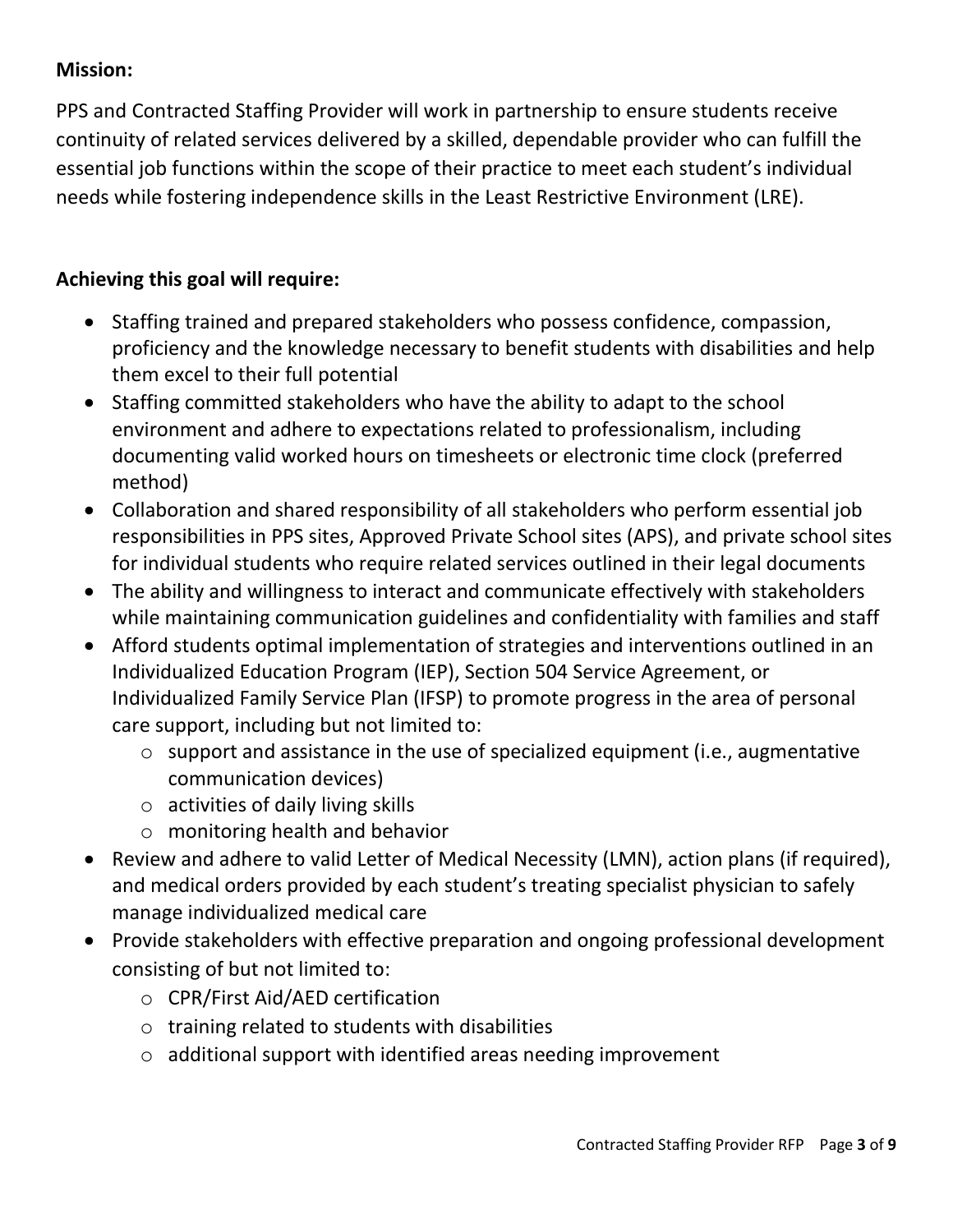- o check-ins pertaining to the importance of compliance timelines with essential paperwork
- o ability to operate an electronic device to accurately document the related service provided on a daily basis for assigned caseload via the electronic monitoring process to properly submit information for ACCESS Medicaid Reimbursement Note: This is not a requirement for assignments in Health Services or for substitute nurses acting in the capacity of a school nurse. The District School Nurse typically completes this task.
- o awareness of resources available to positively impact students
- Commitment to fulfill entities of contract to fullest obligation

## **Contracted Staffing Provider will:**

- Provide skilled Personal Care Aides (PCAs) and Certified Nursing Assistants (CNAs) who act in the capacity of a PCA for students who require personal care support (in the school environment and/or during transport on a District operated vehicle each day that the student attends school in person); and as substitutes for PPS PCAs when cannot staff a substitute internally
	- o A PCA is as an individual who provides one-to-one support and assistance to a student, including support and assistance in the use of specialized equipment; activities of daily living; and monitoring health and behavior. **A PCA may provide support to more than one student but not at the same time.**
- Provide highly qualified licensed Registered Nurses (RN) and Licensed Practical Nurses (LPN) who have the required competencies to manage the individualized medical needs of students who require nursing support from a skilled nurse (in the school environment and/or during transport on a District operated vehicle each day that the student attends school in person). **An RN or LPN may provide support to more than one student but not at the same time.**
- Provide highly qualified licensed substitute Occupational Therapists, Certified Occupational Therapy Assistants, Physical Therapists, Physical Therapy Assistants, and Speech and Language Therapists at *designated site* each day that the student attends school in person and/or using the District approved platform for approved virtual therapy sessions when the District cannot provide suitable therapeutic substitutes
- Provide highly qualified licensed Registered Nurses (RN) and Licensed Practical Nurses (LPN) when the District cannot provide appropriate substitute school nurses to deliver nursing services to a designated PPS population of students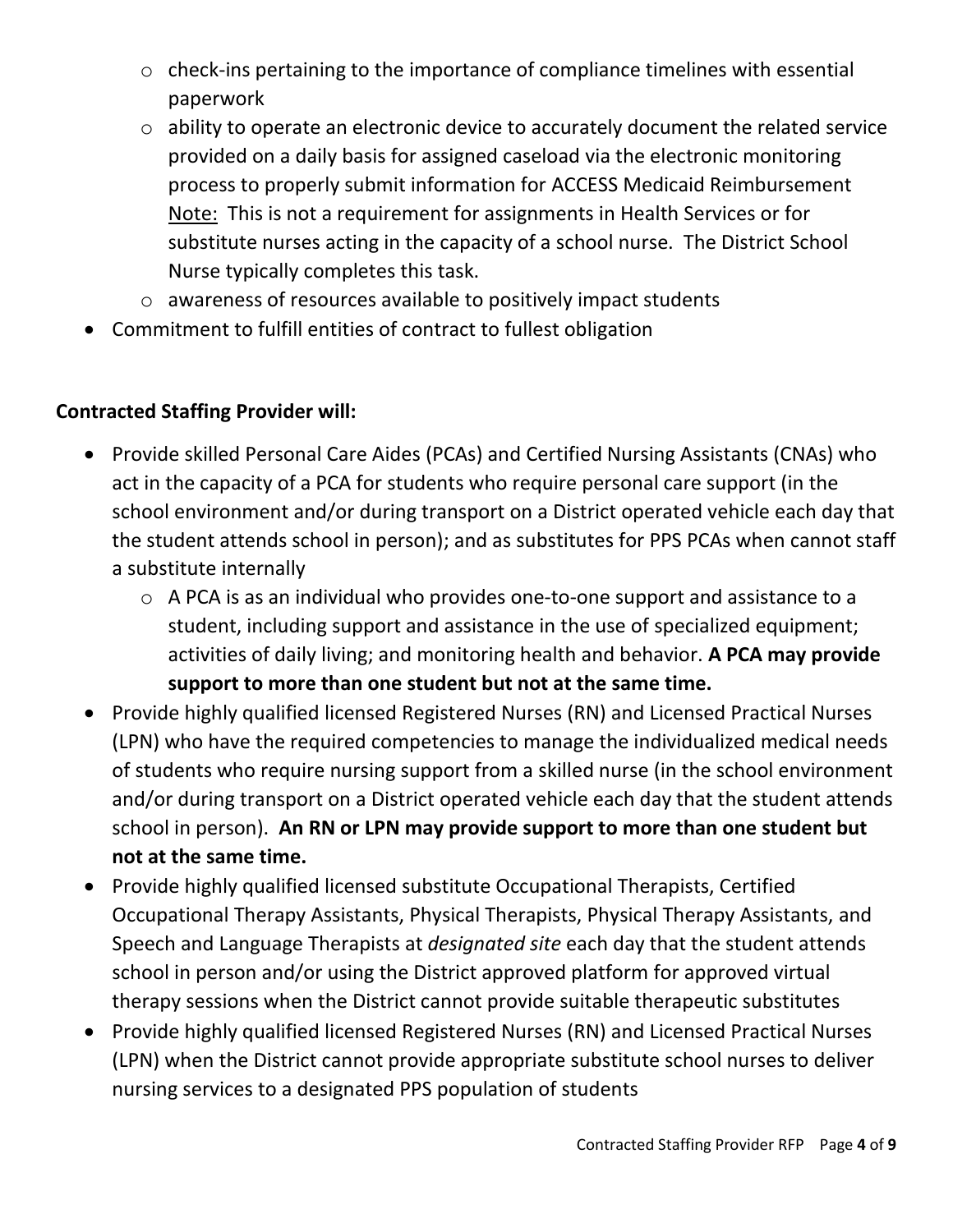- Provider will employ and retain a Clinical Supervisor to provide the following functions:
	- o Complete competency evaluation and training for all external employees
	- o Review LMN, medical records and/or medical orders of individual students received from District to ensure designating a qualified licensed provider who can sufficiently manage individual student's medical care within the scope of their practice. Convey and explain relevant information to licensed providers as well as PPS Central Office Department personnel when necessary
	- o Offer meet and greet to families and/or school teams as a way to introduce licensed provider prior to beginning a nursing support assignment to alleviate stress, increase comfort and initiate a positive professional relationship
	- o Teach and review ACCESS billing documentation in order to maximize Medicaid Reimbursement for District. Note: This is not a requirement for assignments in Health Services or for substitute nurses acting in the capacity of a school nurse. The District School Nurse typically completes this task.
	- o Act as a resource and provide clinical oversight for licensed providers to address areas of concern
- Maintain correspondence with various PPS Central Office Department personnel who coordinate related services for PPS students
- Understand and recognize the term, **F**ree **A**ppropriate **P**ublic **E**ducation (FAPE) and deliver continuity of related services; Per law, it is mandatory for a student to receive related services outlined in legal document (i.e., IEP, 504 Service Agreement, IFSP) for the specified duration and/or school calendar
- Offer meet and greet with stakeholders when requested and/or required at designated locations (i.e., PPS site, APS site, private school site, and/or virtually using the District approved platform)
- Visit various school sites with Central Office Department personnel to observe performance of stakeholder when requested
- Re-educate and/or reorient stakeholders when areas of concern arise
- Consult with Central Office personnel to assign and reassign stakeholders within a timely manner when requested or when deemed necessary
- Demonstrate flexibility and willingness to adjust to various school site calendars/schedules, including transportation schedules for students who require assistance and support on District operated transportation vehicles
- Offer 24/7 telephone service with knowledgable personnel to assist with questions and/or concerns related to staffing stakeholders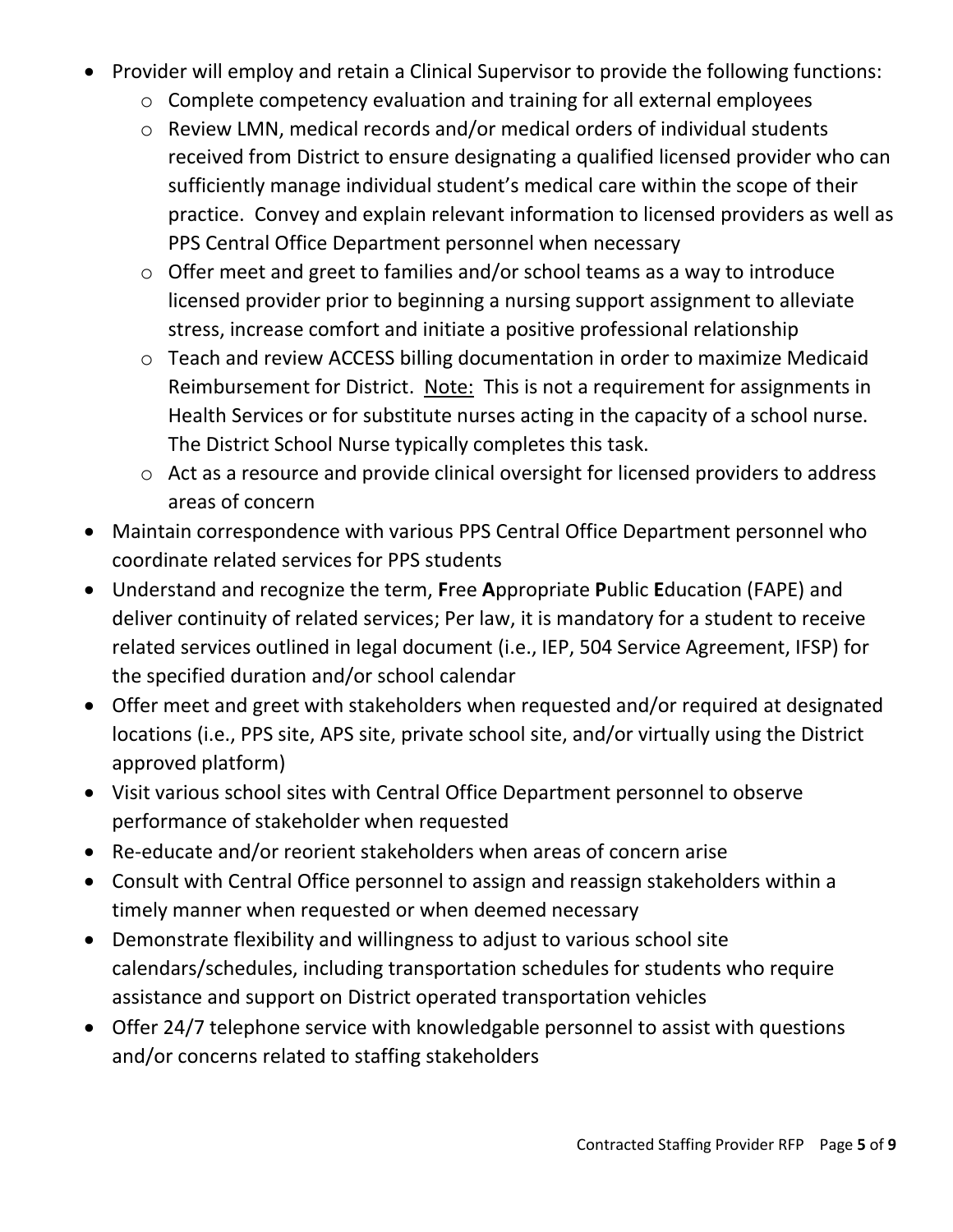- Adhere to the State of Pennsylvania's mandatory requirement of 20 hours of professional development annually for PCAs; documentation must be available upon request for auditing purposes
- Maintain and submit current credentials required for all stakeholders
- Ensure stakeholders will adhere to parameters outlined in guidelines for confidentiality and communication with families
- Supply stakeholders with an identification(ID) badge to wear at all times at site locations
- Utilize electronic time clock for stakeholders to submit hours worked at site locations
- Provide each stakeholder with an electronic device for purpose of completing required electronic documents and electronic time clock
- Verify gross wage each stakeholder earns subject to an audit and/or request from PPS

#### **Background**

The Pittsburgh Public School District is the largest of 43 school districts in Allegheny County and second largest in Pennsylvania. The District serves 20,350 students in Pre-Kindergarten through graduation. The Pittsburgh Public Schools offers students a variety of options and opportunities that will help them succeed in school and prepare them for whatever comes next in college, career and life.

## **Timetable/Response Submittal**

The Interim Executive Director of the Program for Students with Exceptionalities, Director of Health Services, and Director of Early Intervention are requesting proposals from experienced and qualified companies. Selection will be made based upon the proposals submitted. A timetable for the selection process is provided below:

- May 19, 2022: Release of RFP
- May 26, 2022: Receipt of Proposals
- June 1, 2022: Recommendation for Selection
- June 22, 2022: Legislative Approval by Board of Directors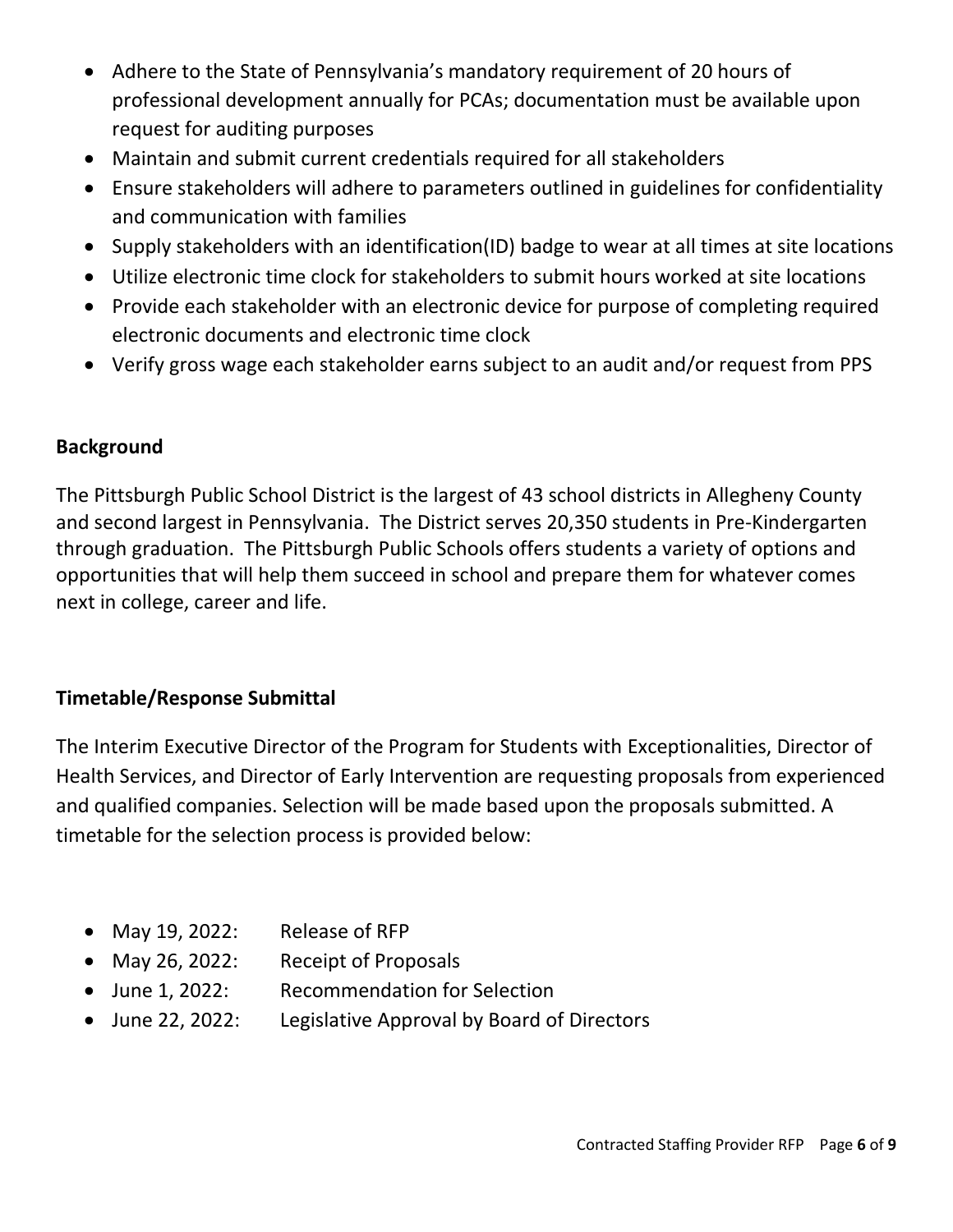**Upon the release of this RFP and during the conclusion of the selection process, there shall be no communication between any prospective respondents, their lobbyist(s) or agent(s) and any employee of PPS or its elected Board of Directors, except as provided for in the RFP. Any violation of this provision by any prospective firm and/or its agent shall be grounds for immediate disqualification**.

All proposals shall be submitted to PPS as follows:

Amy Baumgart-Eiben, Interim Executive Director of PSE School District of Pittsburgh 2323 Brighton Road Pittsburgh, PA 15212 Tel: 412-529-3132 Email: [abaumgarteiben1@pghschools.org](mailto:abaumgarteiben1@pghschools.org)

Proposals must be submitted in **electronic format** to Amy Baumgart-Eiben [abaumgarteiben1@pghschools.org](mailto:abaumgarteiben1@pghschools.org) **and** Jennifer Bargar [jbargar1@pghschools.org](mailto:jbargar1@pghschools.org) **by noon on May 26, 2022.** 

Proposals, including any/all attachments, cover letter, tabs, and completed responses to the technology addendum should not exceed twenty-five (25) pages in length on 8  $\frac{1}{2}$ " X 11" paper, single-spaced using a minimum font size of 12 pt.

Proposals should be submitted following the instructions detailed below. PPS reserves the right to select a proposal in its entirety or some portion(s) thereof. Furthermore, PPS reserves the right to reject any and all proposals and to waive irregularities.

Any questions regarding this RFP should be addressed to Amy Baumgart-Eiben or Jennifer Bargar.

Responses should address the following questions or requests for information:

#### **I. Letter of Transmittal**

Each proposal should be accompanied by a letter of transmittal that summarizes key points of the proposal and is signed by an authorized officer.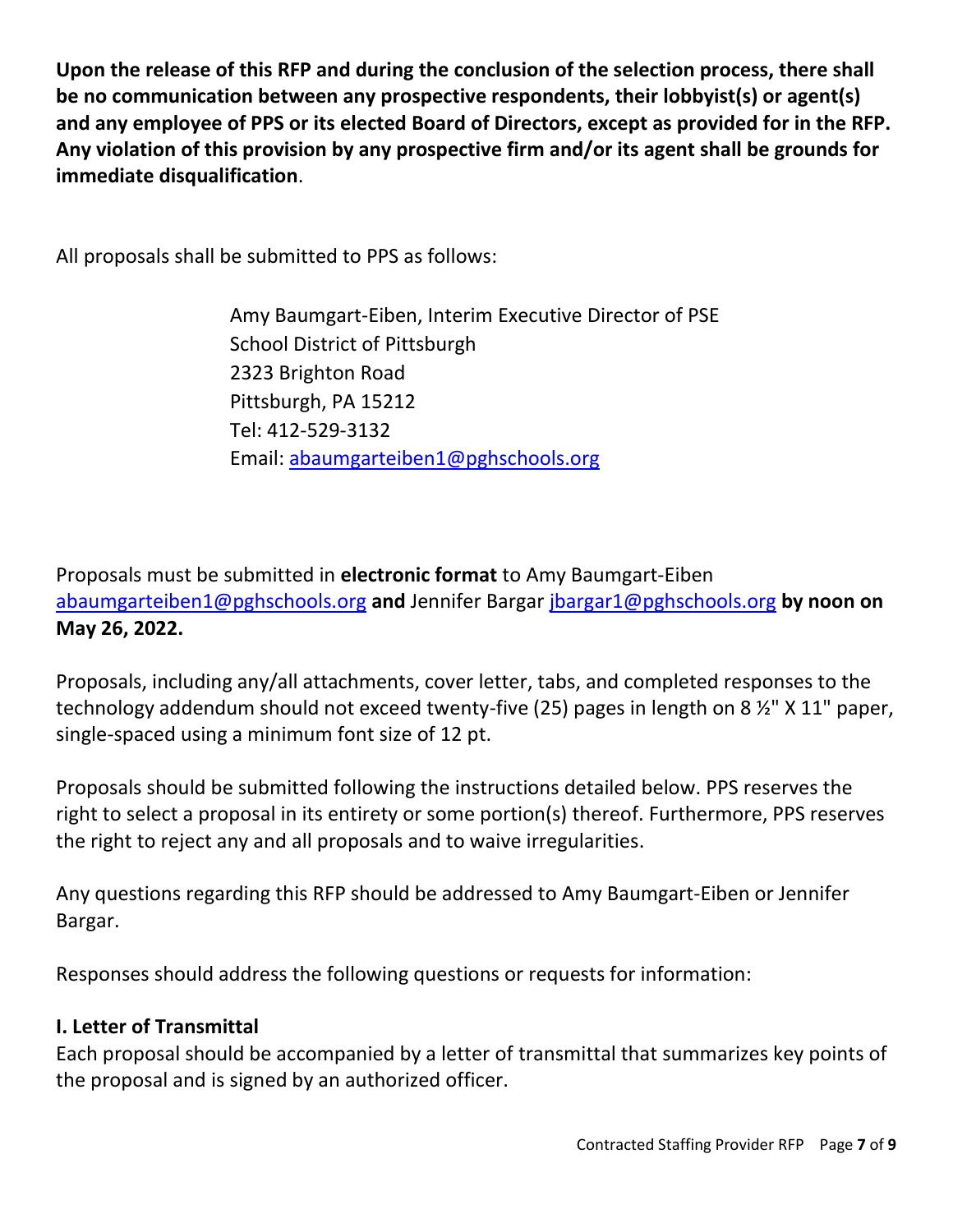## **II. Experience and Qualifications**

Provide brief biographies for the partners and employees who will be supporting PPS' account, including any relevant experience for each. Please include only those individuals who will work on PPS' account and specify their role in the project.

Please describe relevant experience with board member governance training including previous work with other school districts. Please provide three references.

#### **III. Company Information/Equal Employment Opportunity**

A. Describe your company's equal employment opportunity policies and programs. B. Has your company or any of its employees, or anyone acting on its behalf, ever been convicted of any crime or offense arising directly or indirectly from the conduct of your company's business or have any of your company's officers, directors or persons exercising substantial policy discretion ever been convicted of any crime or offense, i.e., financial misconduct, fraud or child abuse? If so, please describe any such convictions and surrounding circumstances in detail.

C. Has your company, or any of its employees, or anyone acting on its behalf, been indicted or otherwise charged in connection with any criminal matter rising directly or indirectly from the conduct of your company's business which is still pending or have any of your company's officers, directors or persons exercising substantial policy discretion been indicted or otherwise charged in connection with any criminal matter, i.e., financial misconduct, fraud or child abuse which is still pending? If so, please describe any such indictments and surrounding circumstances in detail.

#### **IV. Project Work Plan**

Submit a detailed work plan for services provided, including a process for how staffing will occur on a daily basis and how you will ensure ample manpower at the magnitude required by PPS. Address all components detailed in the scope of work.

#### **V. Fee Proposal**

Please provide a fee structure that your company would propose to provide aforementioned services given the scope of services provided in your detailed work plan. Proposals must include the overall cost inclusive of: hourly rates with company's profit and overhead itemized per service provider (i.e., PCAs, CNAs, LPNS, RNs, OTs, PTs, SLPs, etc.); and any other costs associated with services rendered.